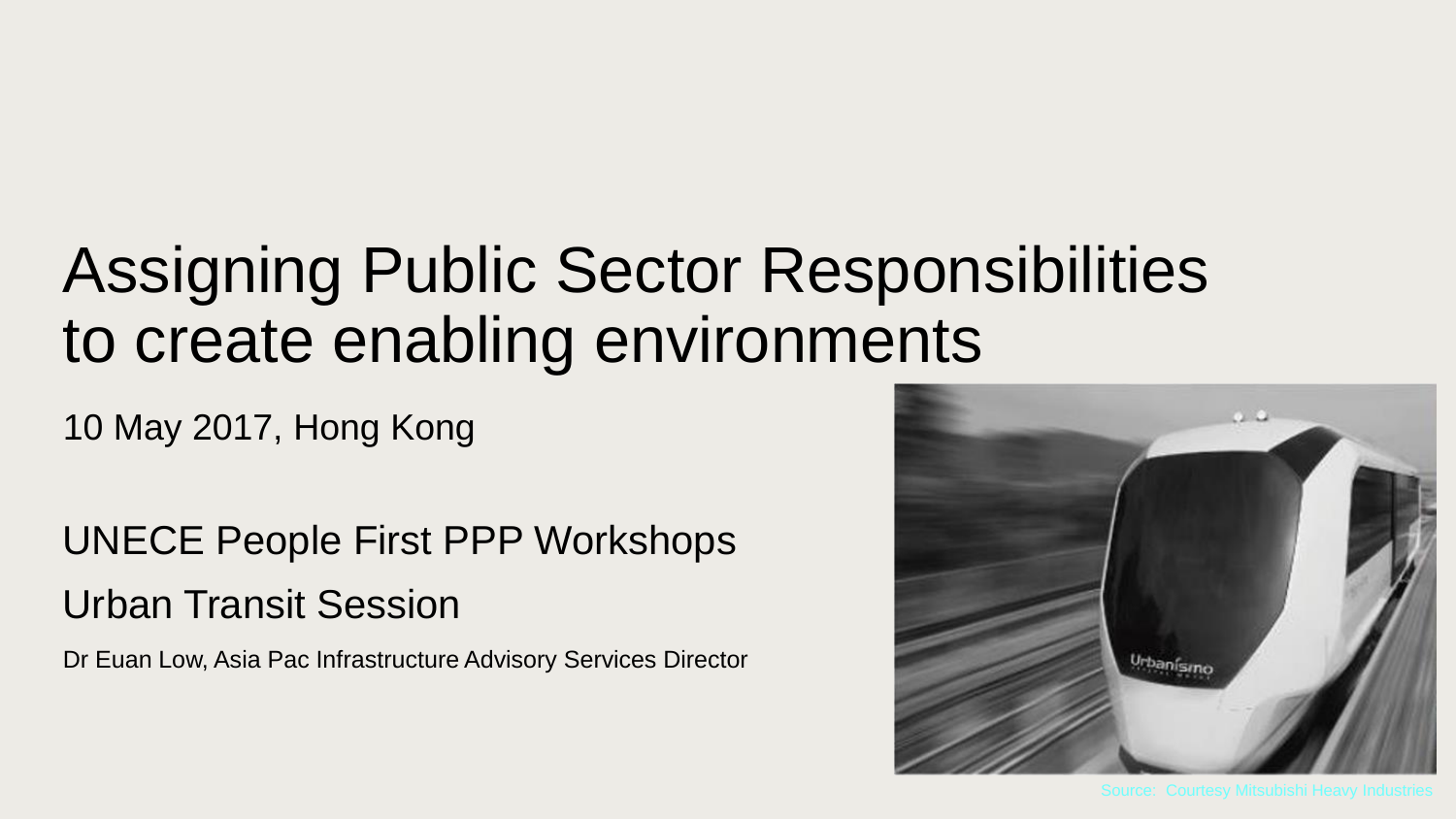## Presentation Topics

**Public Sector Obligations & Challenges**

### **People First Outcomes**

**Smart Solutions**

**Public Sector Responsibilities**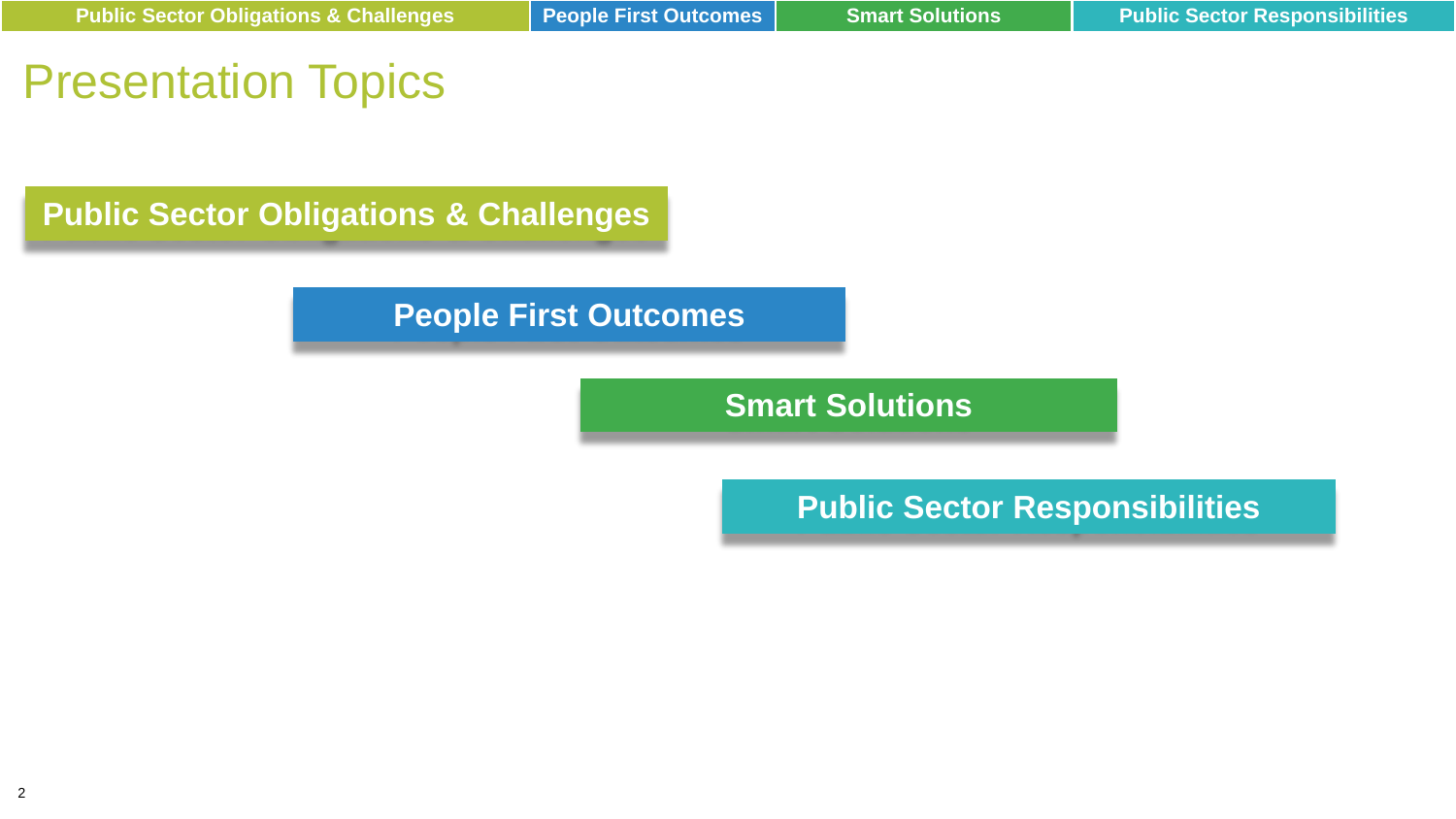

#### $\rightarrow$  People at the centre of the communities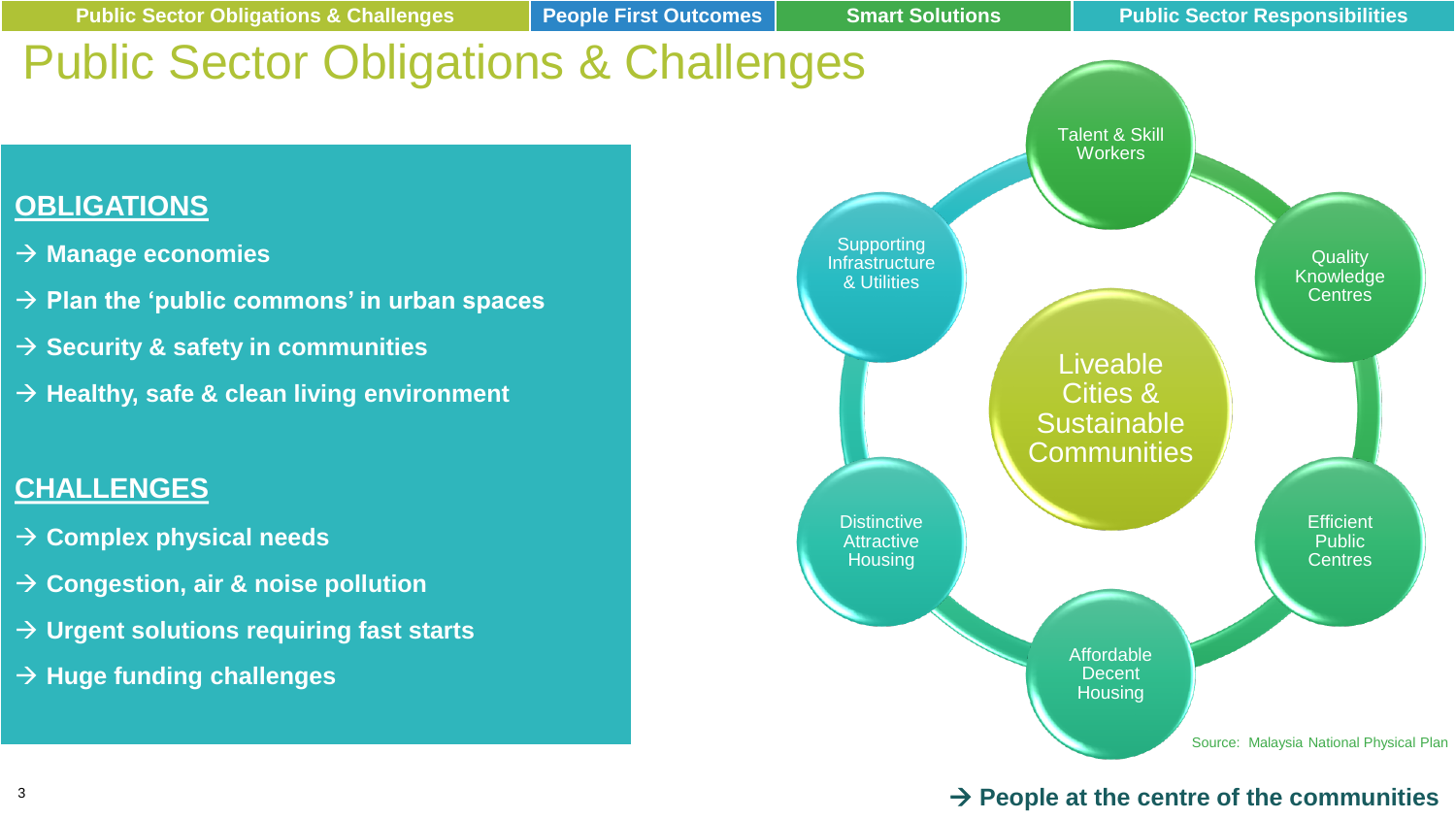## People First Objectives/Outcomes



#### **People First Outcomes**

- $\rightarrow$  Advanced economies providing employment
- **affordable decent housing**
- $\rightarrow$  Security & safety in communities
- $→$  **Healthy, safe & clean living environment**
- **Enhanced mobility giving freedom of movement**
- **Integrated supporting infrastructure & services**
- **More free time & less taxes**

**People first outcomes will provide sustainable communities** <sup>4</sup>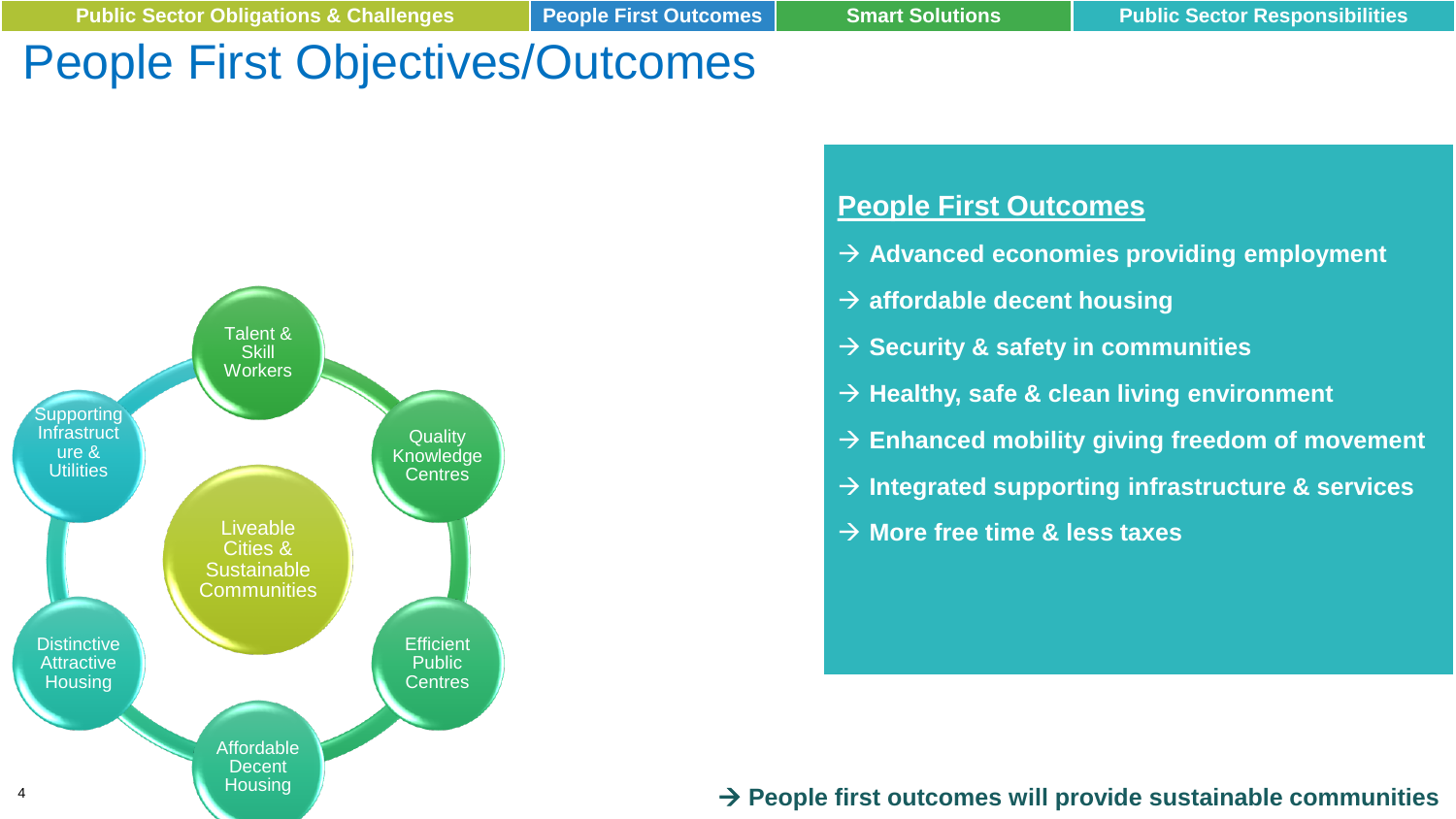Outcomes

## Smart solutions match real demand for services with revenues



**B** → Community requirements need to be **mapped against associated revenues**

Communities at the centre of the developments

 **Consumers are smart and will only pay for services that provide value**

 $\blacksquare$  Focus on defining the real services that will generate sustainable revenues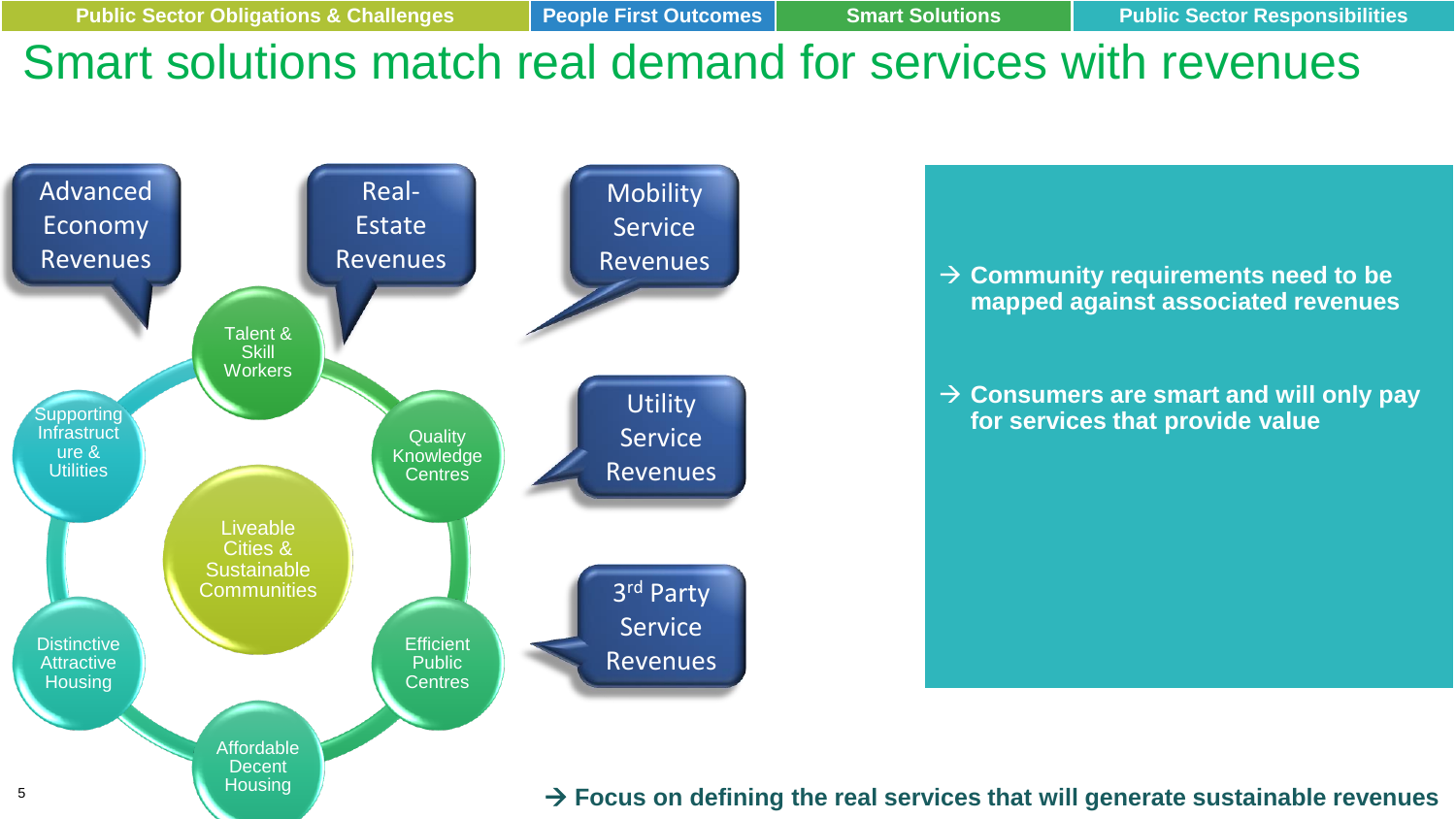## Smart solutions for Urban Transit



#### **CREATING REAL VALUE**

- $\rightarrow$  **Real demand for real-estate that is well connected to economic centres**
- **Urban transit systems create virtuous value loops for real estate by linking economic centres**

#### **CAPTURING THE VALUE**

- $→$  **Real-estate developer contributions eg Real-estate premiums; Air Rights**
- **Hypothecation (ring-fencing) of taxes for cross-financing**
	- **eg Land taxes; congestion charging**

#### **Transit Systems create tangible value for real-estate developers** <sup>6</sup>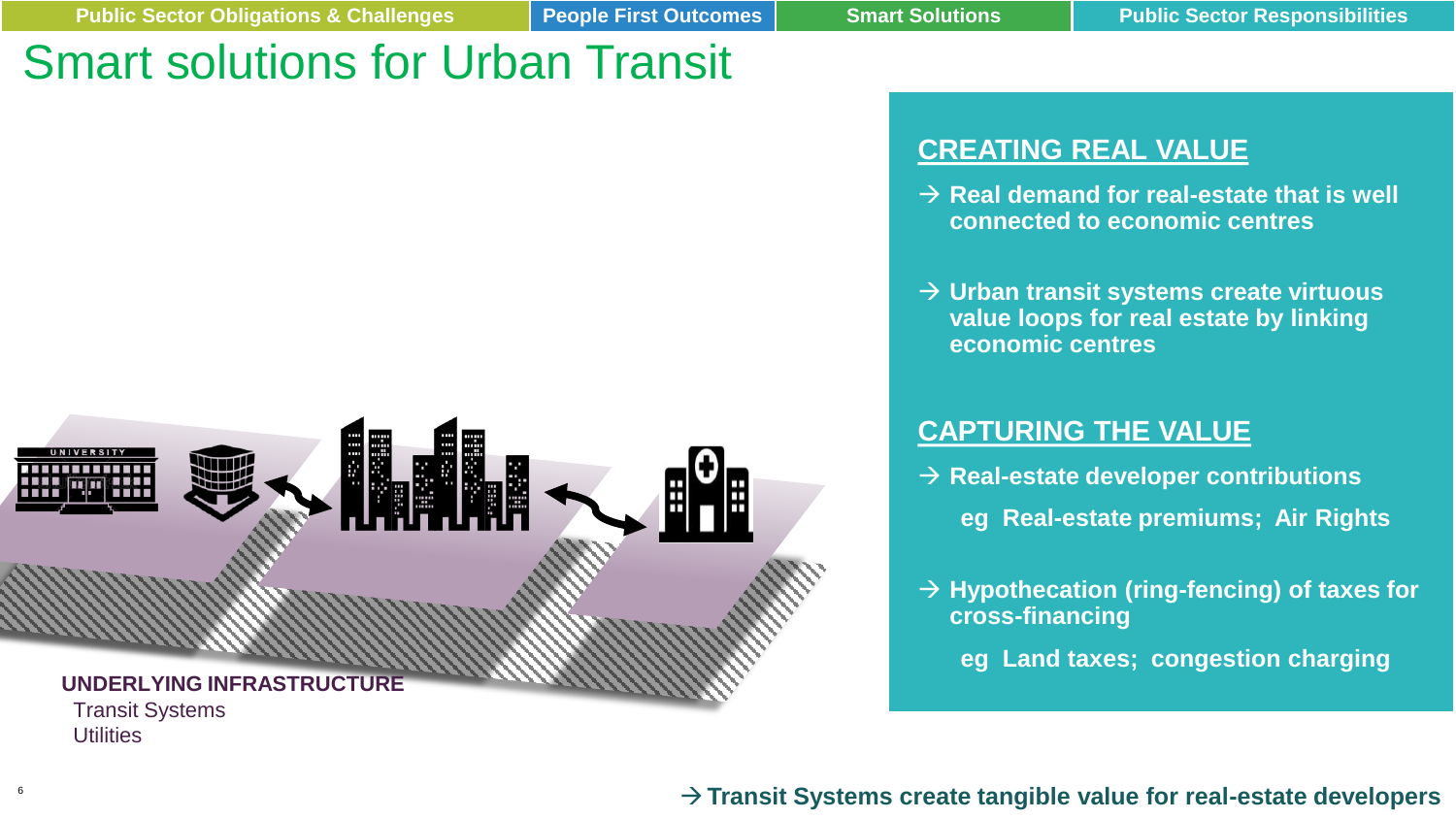## Public Sector Responsibilities

**SOCIAL REAL-ESTATE** Social Housing Government Offices

**Hospitals** Military Bases & Airports Data Centres Education Campuses

**PRIVATE REAL-ESTATE** Residential Real-Estate Commercial Real-Estate Hotel, Conference & Catering Retail, Car-parking

# 囲 **UNDERLYING INFRASTRUCTURE** Transit Systems **Utilities**

**Public sector must provide incentive for creating real-estate value and regulate to capture economic value Public sector can leverage fiscal resources to create value for transit systems & real-estate** <sup>7</sup>

#### **CREATING REAL VALUE**

- **→ Public sector planning to embed social services at urban transit systems will create employment & anchor demand**
- **Using fiscal resources for social services commitments to leverage private investor funds**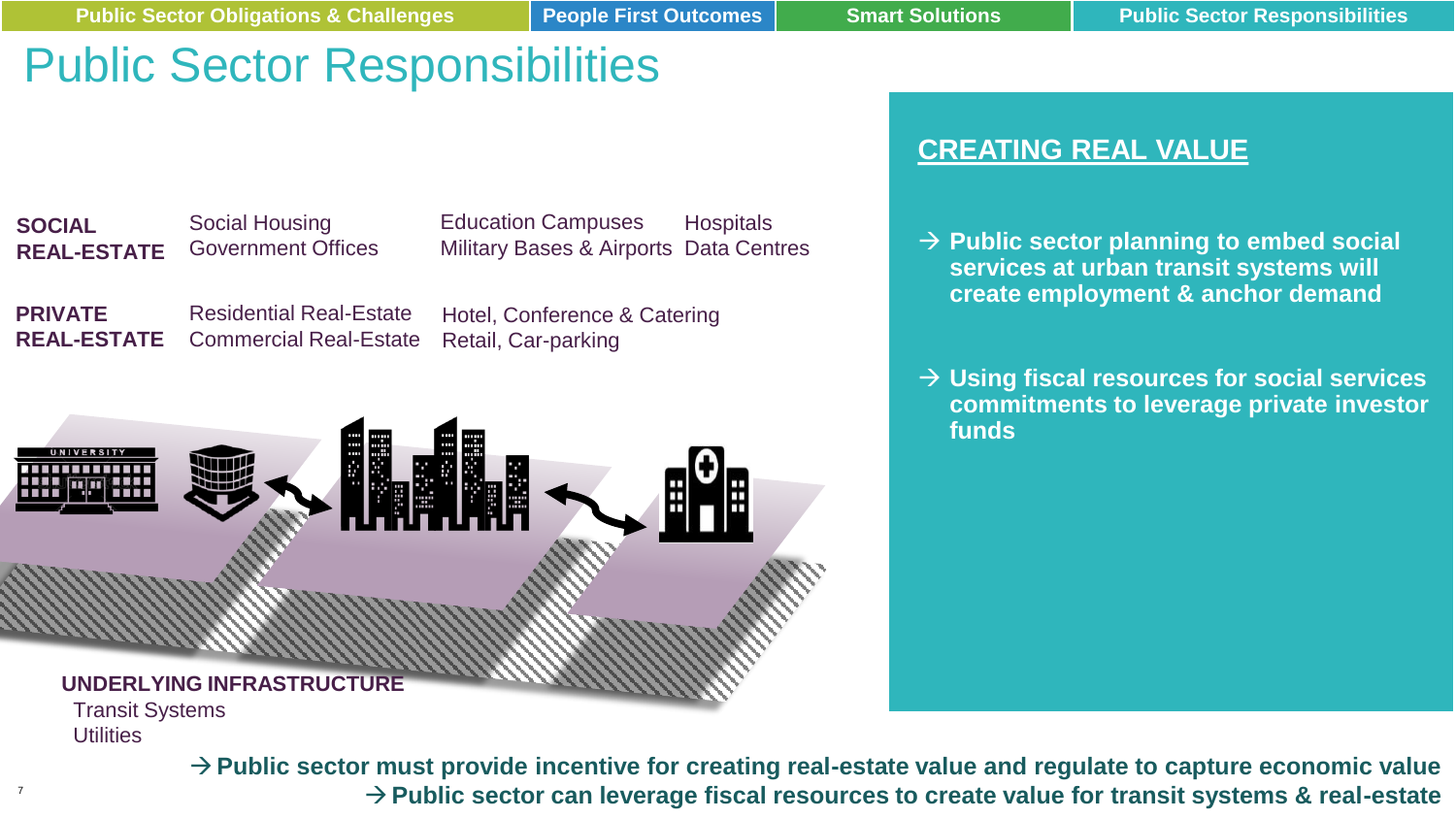## Public Sector Responsibilities – define business case



#### <sup>8</sup> Public Sector Obligation to establish the business case to demonstrate commercial viability & bankability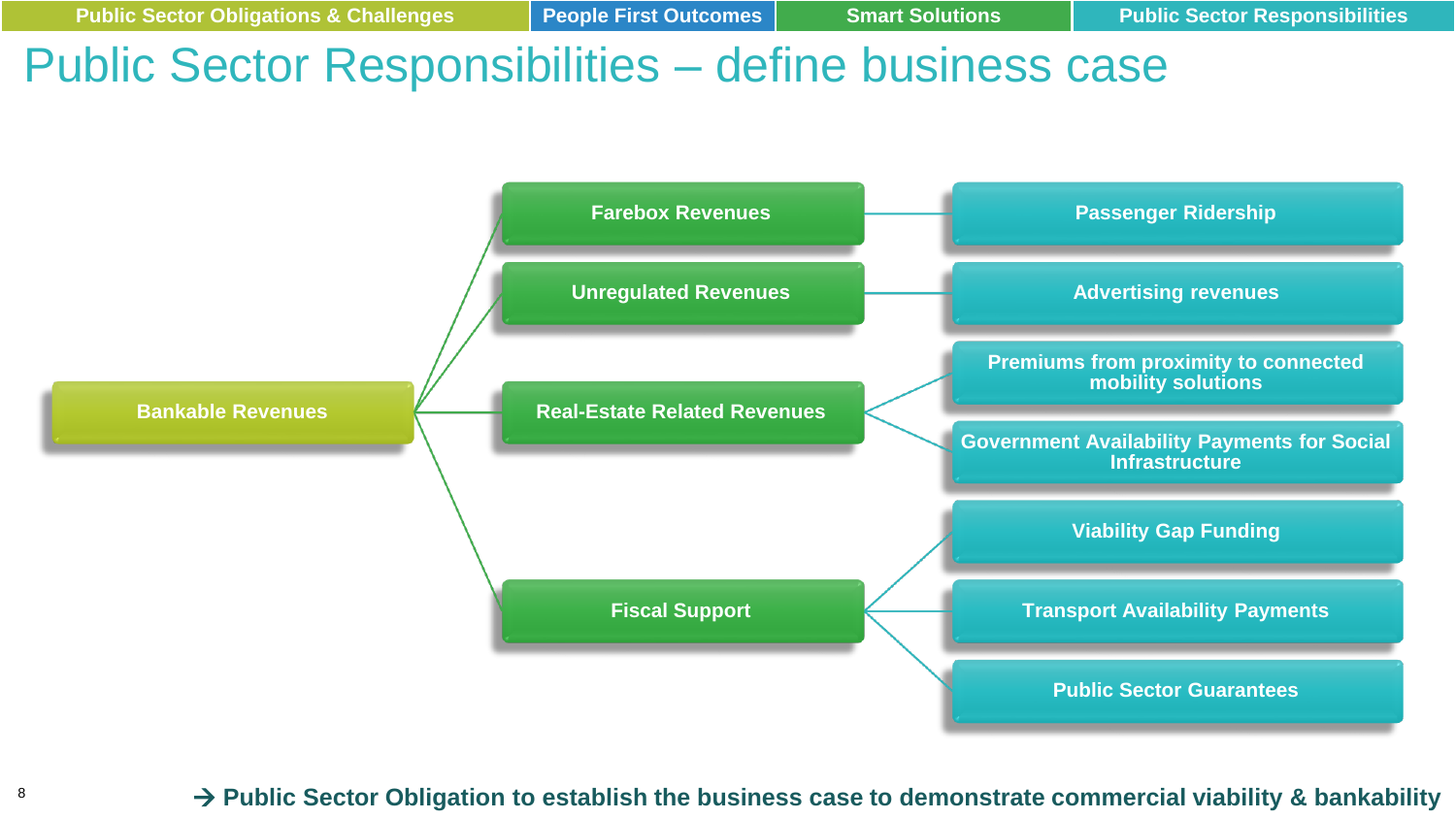## Public Sector Responsibilities – manage public sector risk

## **Challenges**

- **Huge funding requirements Ridership & 3rd party revenue risks**
- **Early target dates Land acquisition risk**
- **requiring prompt mobilisation Interface risks**
- **Stakeholder engagement risks**
- **Insufficient skilled workforce**

#### **Sustainable Risk Allocation**

- **Allocate & use budget for planning out public sector obligations & public sector risks**
- **Use People First Objectives to show win-win benefits to other ministries & stakeholders**
- **Use private-sector tools in public sector: eg contracts & management systems**

## **Consequences of Failure**

- **Failed tenders**
- **Insufficient project revenues resulting in public-sector bail-out**
- **Public Sector default requiring payout from public sector guarantees**
- **Shortfalls in economic growth**

**Sustainable risk allocation requires detailed planning & budget allocation for implementing public sector obligations** <sup>9</sup>